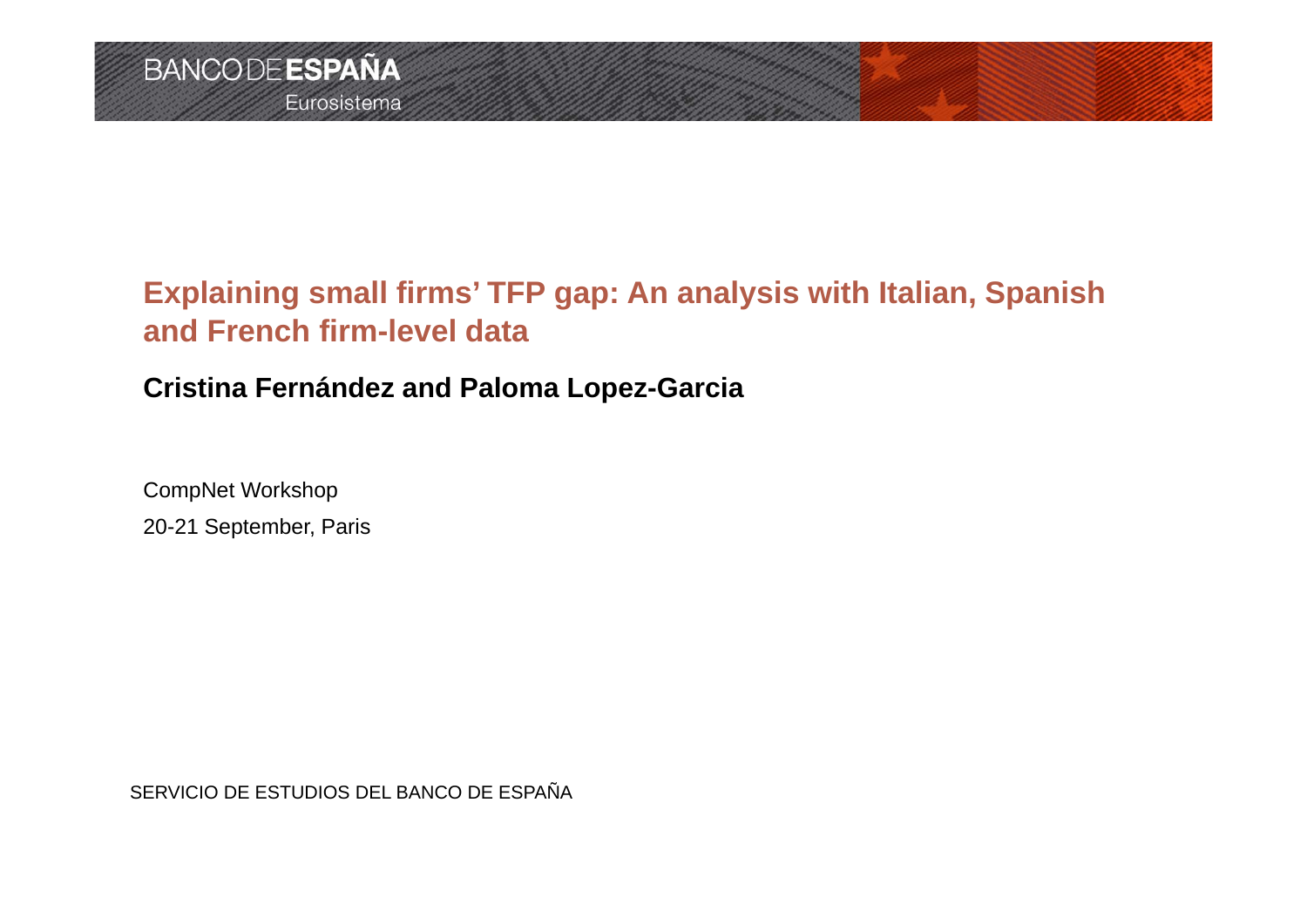

## **1. Motivation and contribution**

**2. Data – EFIGE**

- **3. TFP distribution across countries: Are there differences across sectors or/and firm size?**
- **4. Explaining the TFP gap – to come**

#### **5. Conclusions**

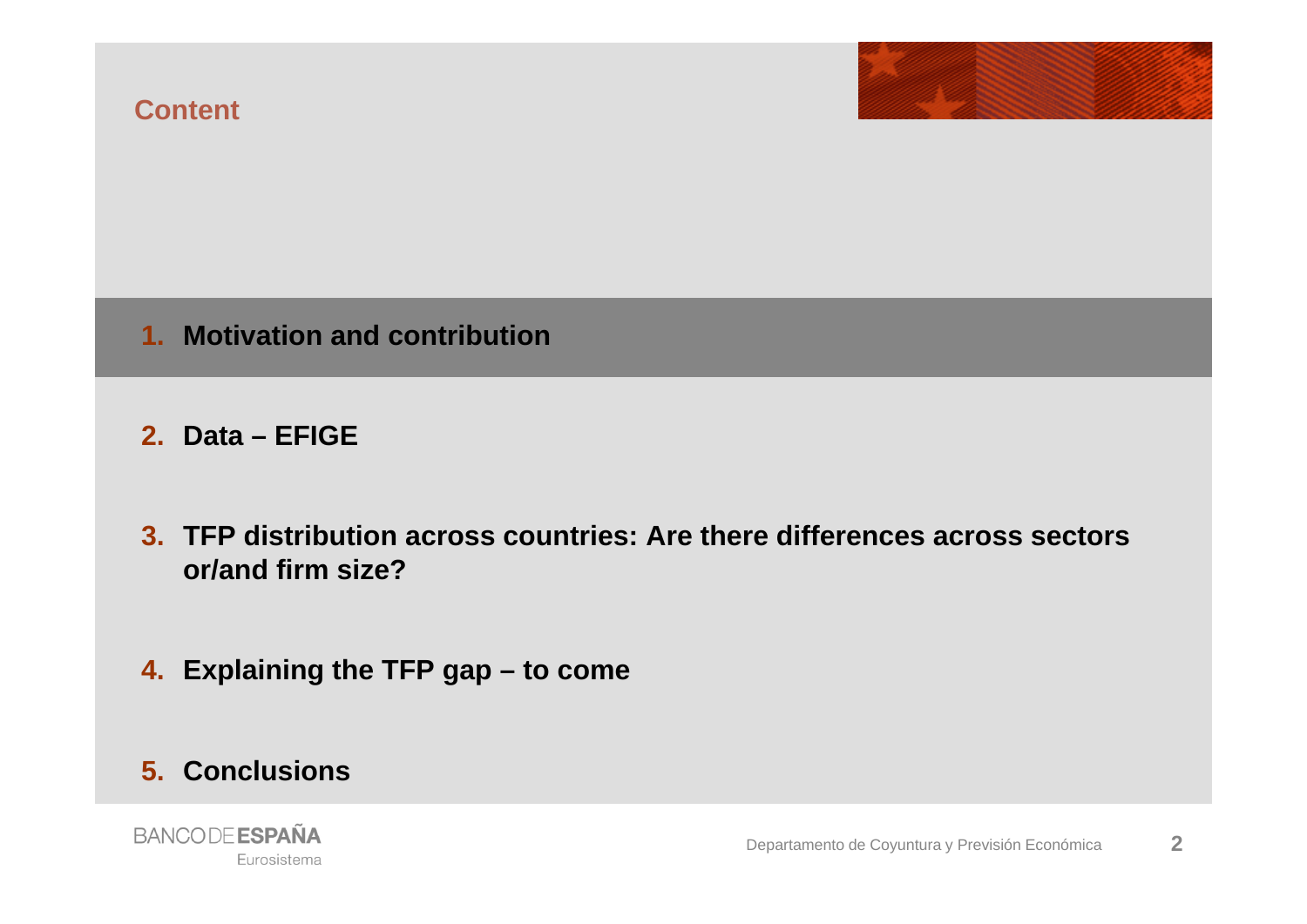## *Motivation***The beginning of everything…**



## **Ratio of labour productivity in Spanish micro-firms (less than 10 employees) to European average –source: Eurostat Structural Business Statistics**

| Labour productivity in Spain to average in<br>EU-13 countries | Spain | Standard deviation |
|---------------------------------------------------------------|-------|--------------------|
| MANUFACTURING AND MARKET SERVICE                              | 0.6   |                    |
| <b>TOTAL MANUFACTURING</b>                                    | 0.7   | 0.3                |
| Food products, beverages and tobacco                          | 0.9   | 0.4                |
| Textiles and textile products                                 | 0.7   | 0.4                |
| Leather and leather products                                  | 0.7   | 0.4                |
| Wood and wood products                                        | 0.7   | 0.4                |
| Pulp, paper, publishing and printing                          | 0.7   | 0.3                |
| Coke and refined petroleum products                           |       | 0.7                |
| Chemicals, chemical products and fibres                       | 0.4   | 0.5                |
| Rubber and plastic products                                   | 0.7   | 0.3                |
| Other non-metallic products                                   | 0.7   | 0.4                |
| Basic metals, and fabricated metal products                   | 0.7   | 0.3                |
| Machinery and equipment                                       | 0.7   | 0.3                |
| Electrical and optical equipment                              | 0.6   | 0.4                |
| transport equipment                                           | 0.7   | 0.4                |
| Other manufactures                                            | 0.6   | 0.3                |
| <b>MARKET SERVICES</b>                                        | 0.7   | 0.4                |
| Hotels and restaurants                                        | 0.9   | 0.4                |
| Wholesale and retail trade                                    | 0.8   | 0.4                |
| Transport                                                     | 0.7   | 0.5                |
| Storage and Communications                                    | 0.4   | 0.5                |
| Real state                                                    | 0.7   | 0.5                |
| Renting of machinery and equipment                            | 0.4   | 0.8                |
| R&D                                                           | 0.6   | 0.3                |
| Other market services                                         | 0.7   | 0.3                |

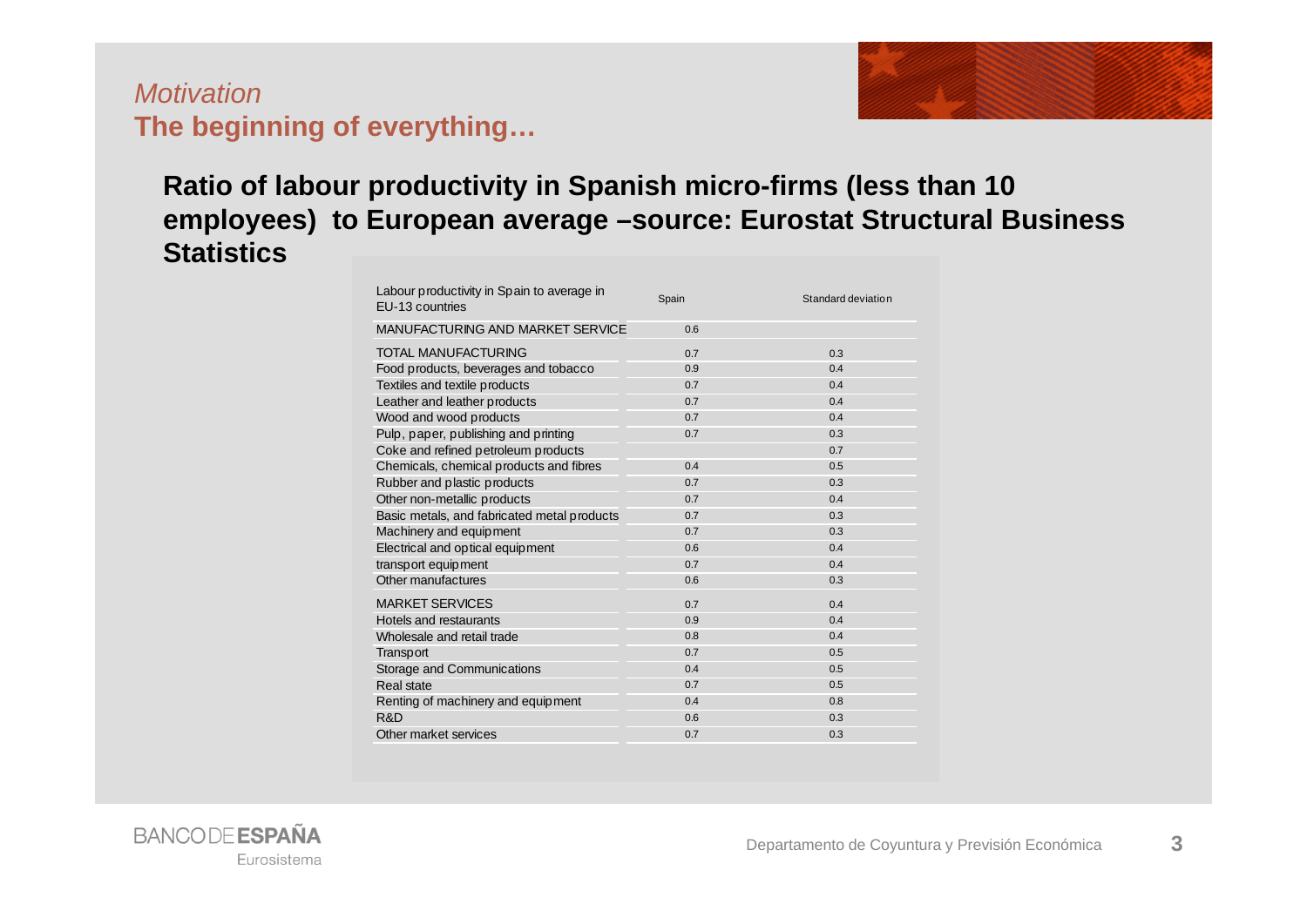

- **Labour productivity in Spanish micro-firms is smaller than that in other European micro-firms across ALL sectors**
	- Why?
	- Is this related to some horizontal (cross-sector) factor? What type of distortions can explain this?
	- Are small Spanish firms systematically different to those in other countries, even if they operate in the same sector?

#### Г **How can this finding be reconcile with previous findings with EFIGE data?**

 They concluded that there are no differences in competitiveness across countries once you control for their industrial structure (size and sector distribution). *See Navaretti et al 2011*.

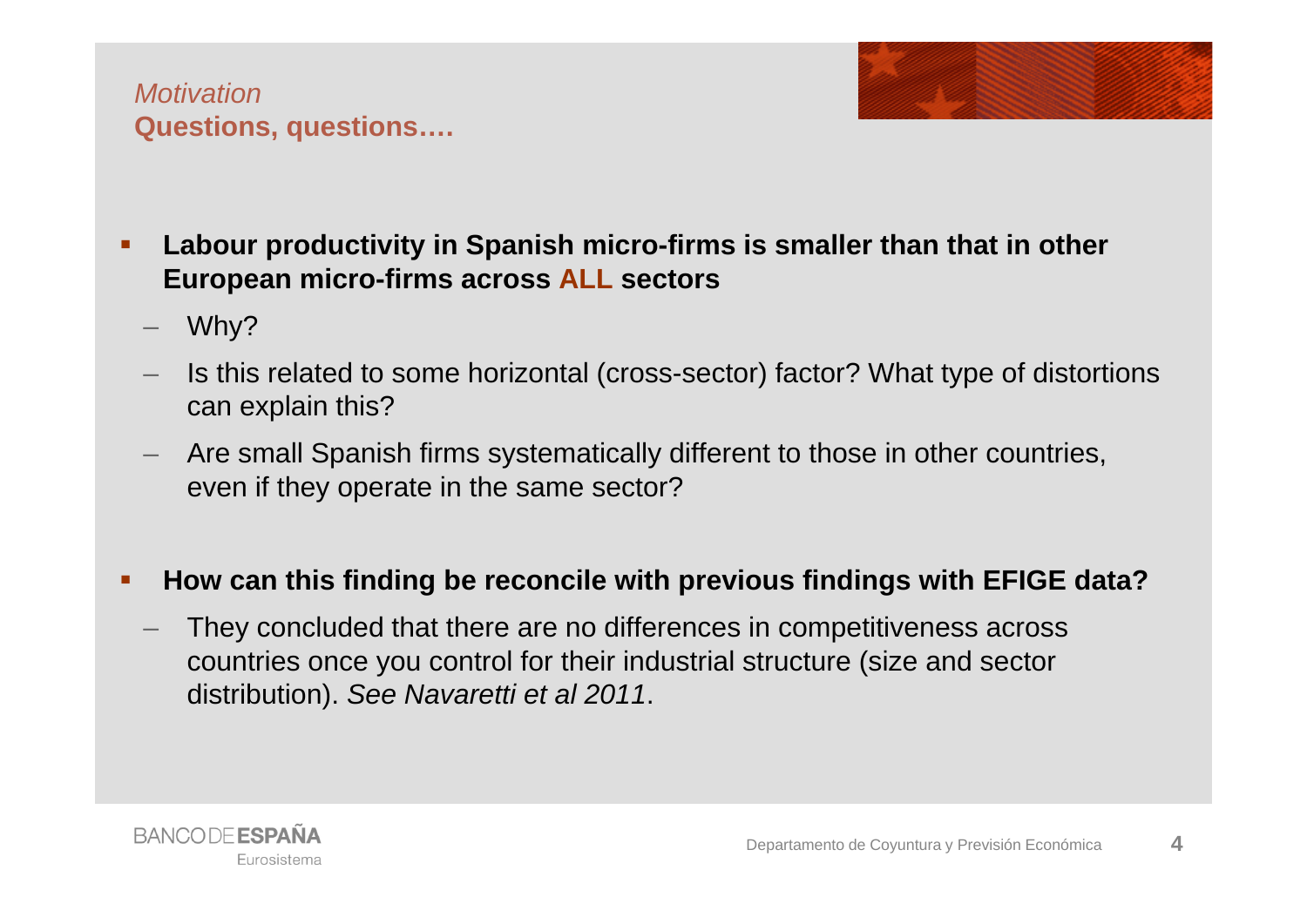*Our contribution***In this paper we intend to answer some of these questions (I)**



- **1. We estimate TFP (TFPR, I am afraid) at firm level using Amadeus data for Italy, France and Spain**
	- In order to avoid the potential simultaneity problem in the production function estimation, we use a "control function approach", à la Petrin & Levinsohn
		- •*We use value-added as the output variable*
		- • *We assume that unobserved productivity depends on the demand for intermediate inputs and the capital stock*
		- •We allow the technological coefficients of the production function to vary in *cells defined for country-sector-size* 
			- o We distinguish between small firms (10-20 employees) and medium and large firms (more than 20 employees)

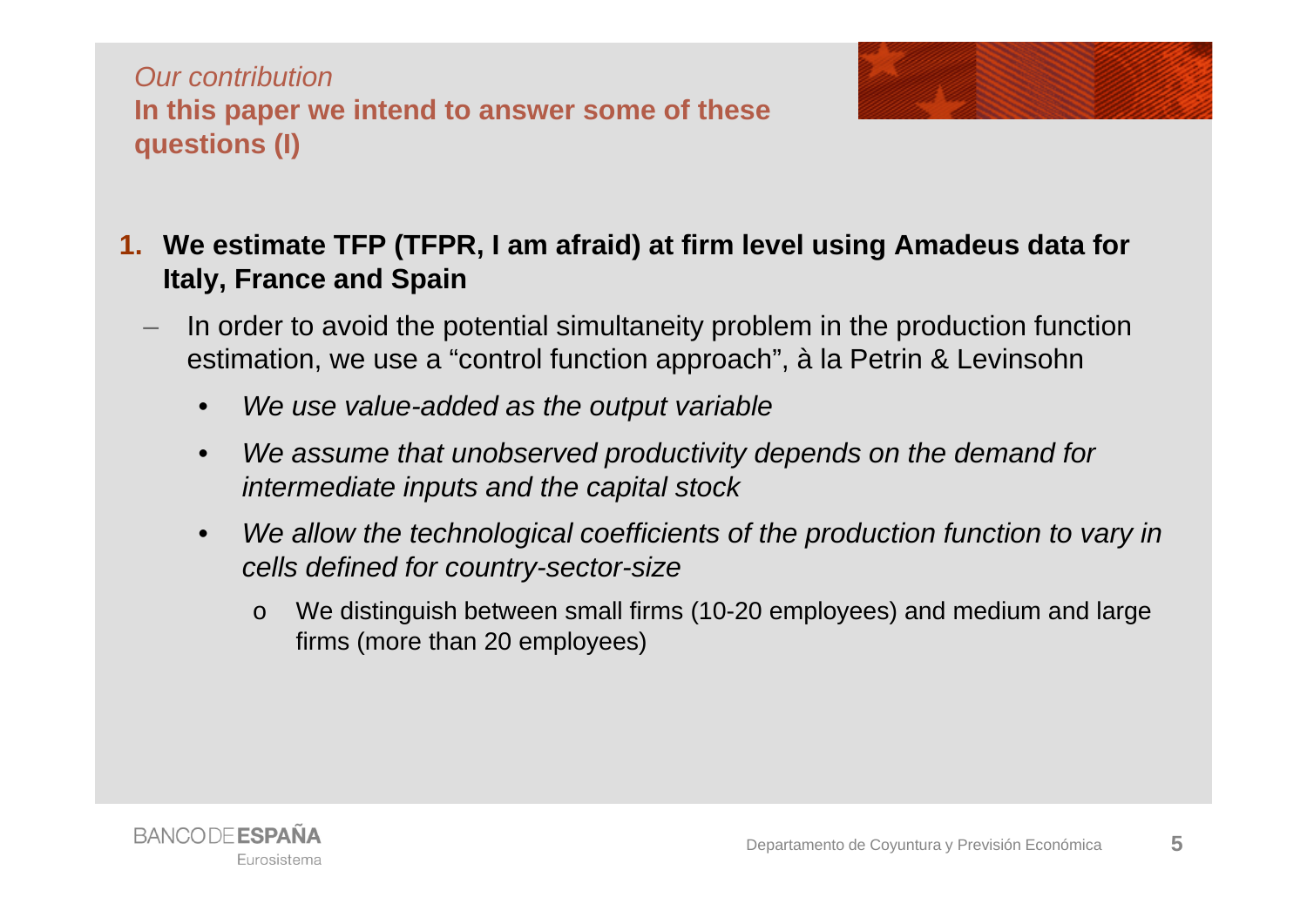*Our contribution***In this paper we intend to answer some of these questions (II)**



- **2. We compare the TFP distribution of firms in the same size segment and sector, but operating in different countries**
	- We test whether those distributions are statistically different
- **3. If there are differences…what factors can explain them?**
	- We intend to use for this purpose the rich information contained in the EFIGE dataset
	- We will perform a kind of *"Oaxaca decomposition"*
		- • *The estimated TFP gap (between small firms in a given sector in Spain and France, for example) will be a function of:*
			- $\Omega$ The difference in the "usual" determinants of competitiveness across firms
			- $\Omega$ The difference in the firm-level returns to those determinants…

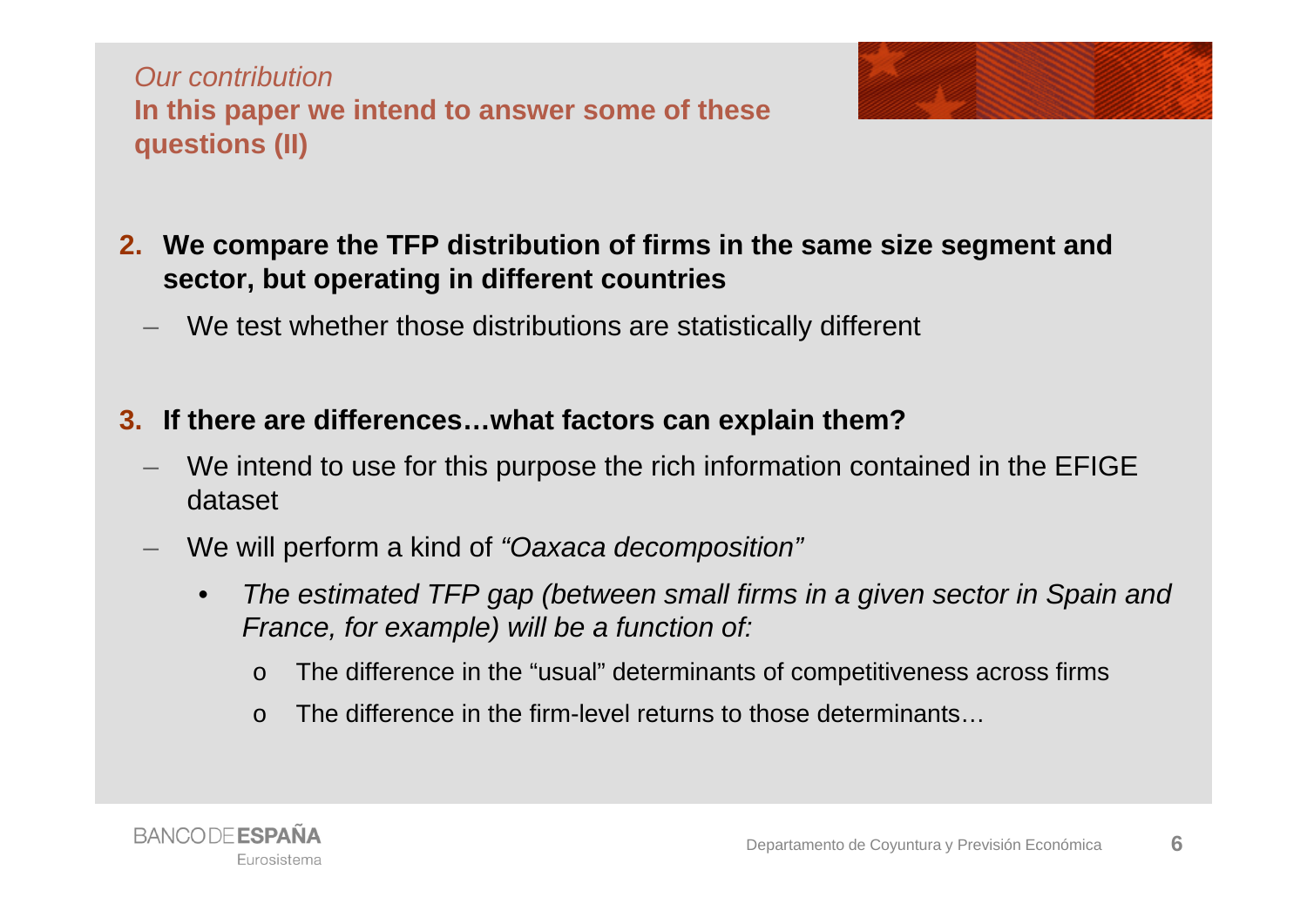#### **Content**



#### **1. Motivation and contribution**

**2. Data – EFIGE**

- **3. TFP distribution across countries: Are there differences across sectors or/and firm size?**
- **4. Explaining the TFP gap – to come**

#### **5. Conclusions**

**BANCODE ESPAÑA** Eurosistema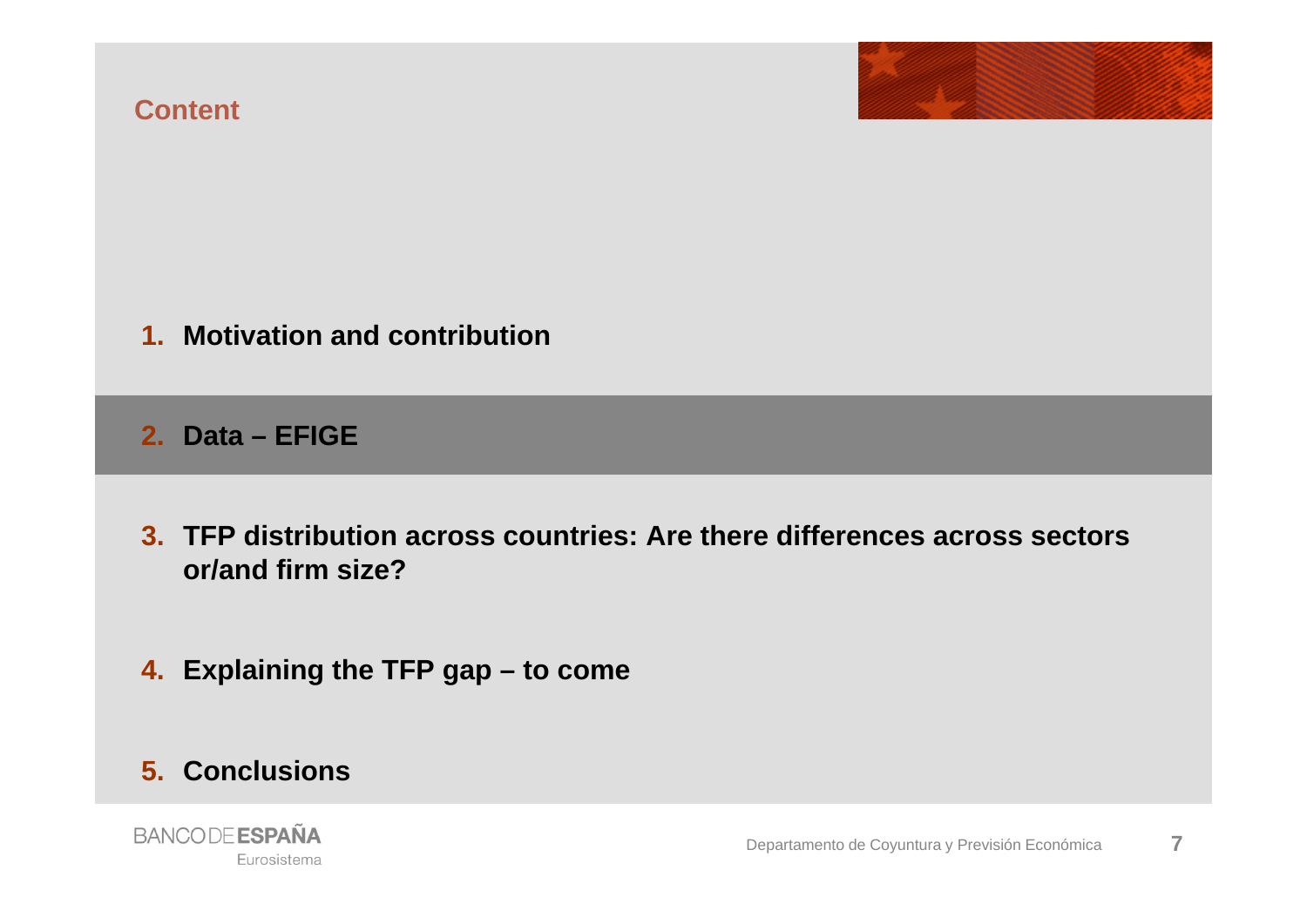#### **Content**



#### **1. Motivation and contribution**

#### **2. Data – EFIGE**

**3. TFP distribution across countries: Are there differences across sectors or/and firm size?**

**4. Explaining the TFP gap – to come**

#### **5. Conclusions**

**BANCODE ESPAÑA** Eurosistema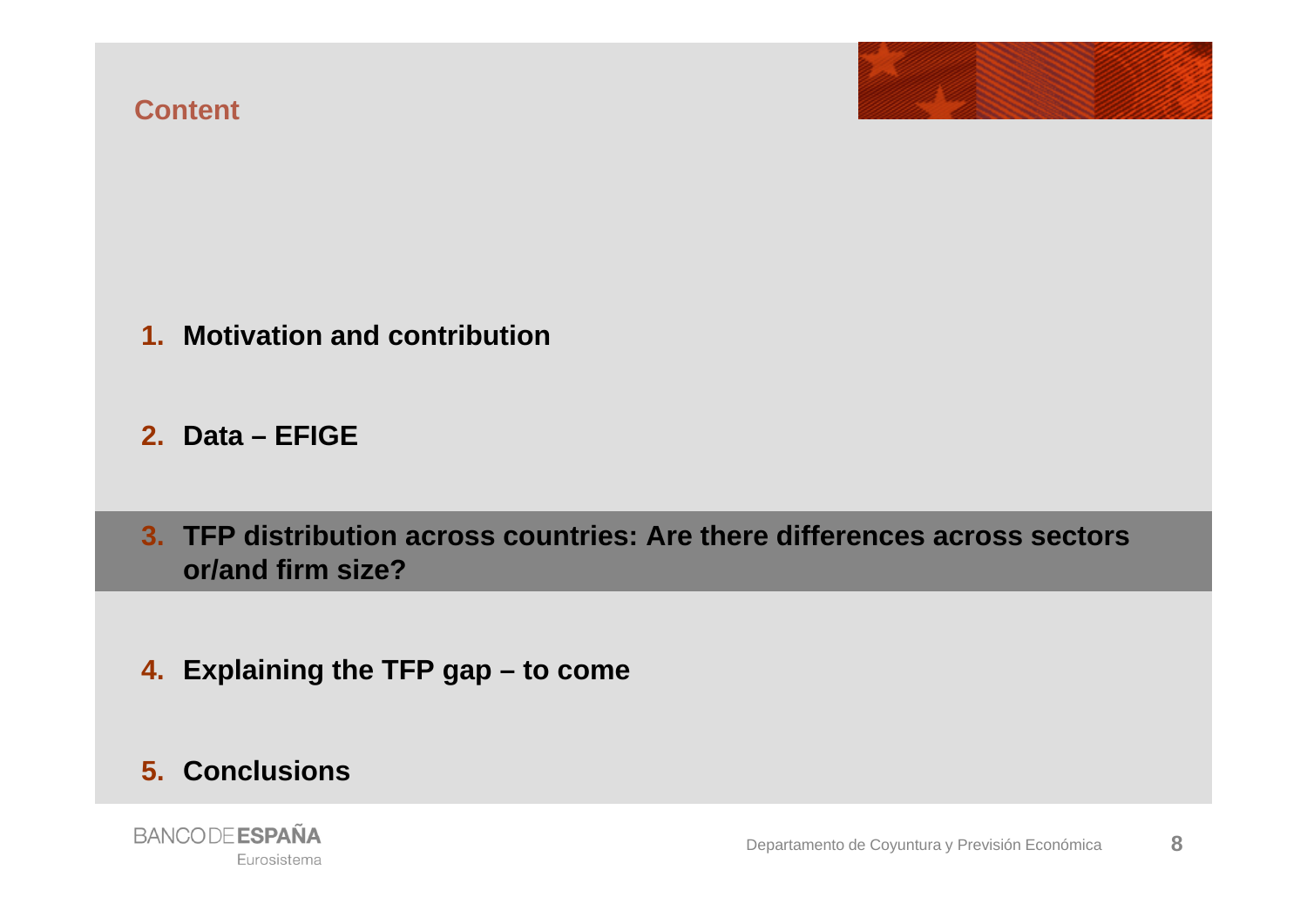## *TFP Kernel density functions by size*  **Food products, beverages and tobacco**





**FRA>ITA (0.3759) ; FRA>SPA (0.6592) ; ITA>SPA (0.3856) FRA>ITA (0.2998) ; FRA>SPA (0.5148) ; ITA>SPA (0.3322)**

#### **Wilcoxon rank-sum test rejects equality of the density functions**

**SEC1: Food products, beverages and tobacco (1500-1600)**

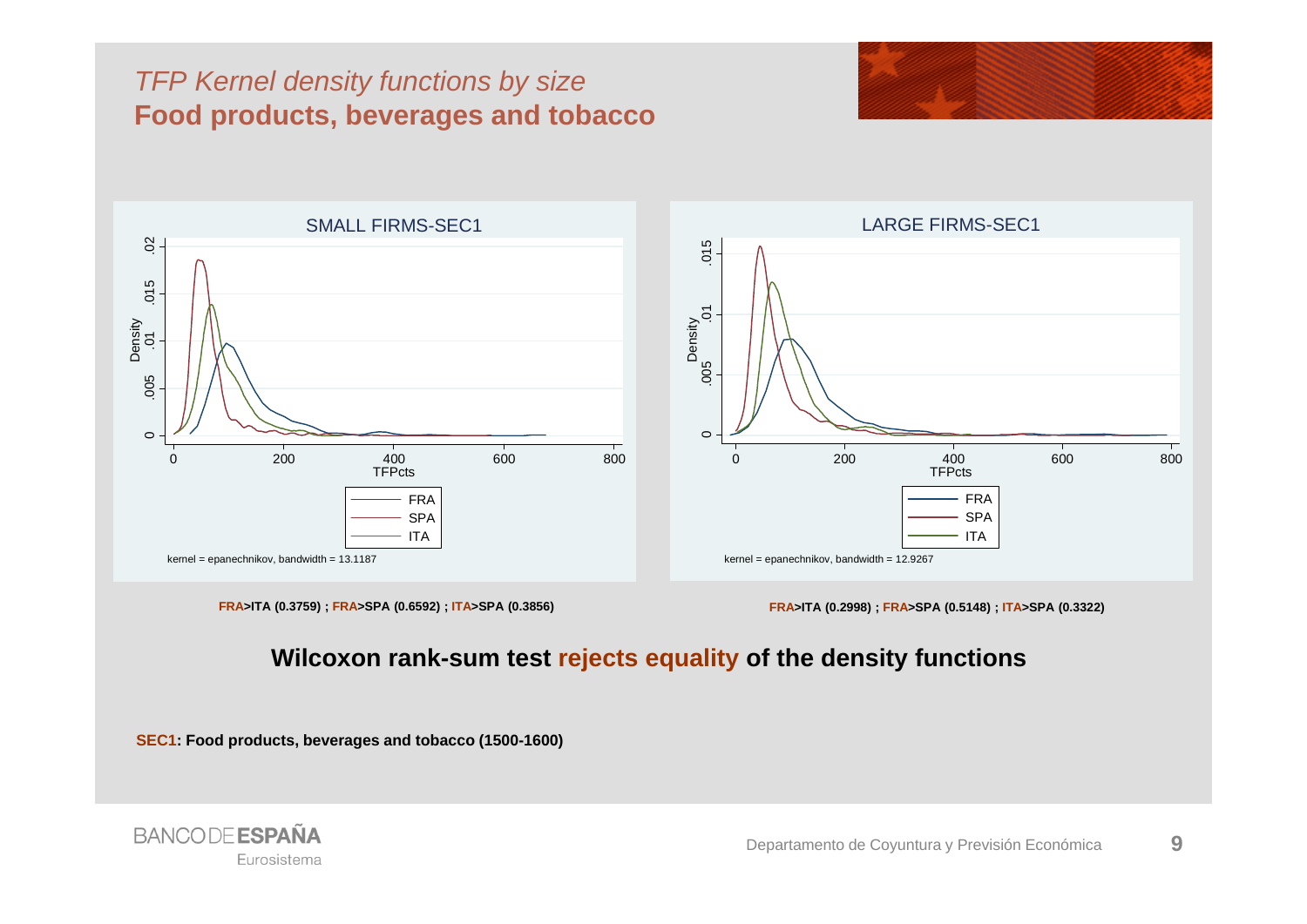## *TFP Kernel density functions by size*  **Textiles and leather products**





**FRA<ITA** (0.6495); FRA<SPA (0.4490); ITA>SPA (0.3581)

**(0.6495) ; FRA<SPA (0.4490) ; ITA>SPA (0.3581) FRA>ITA (0.0651) ; FRA>SPA (0.7208) ; ITA>SPA (0.6838)**

#### **Wilcoxon rank-sum test rejects equality of the density functions**

**SEC2: textiles and textile products (1700-1830) + Leather and leather products (1900-1930)**

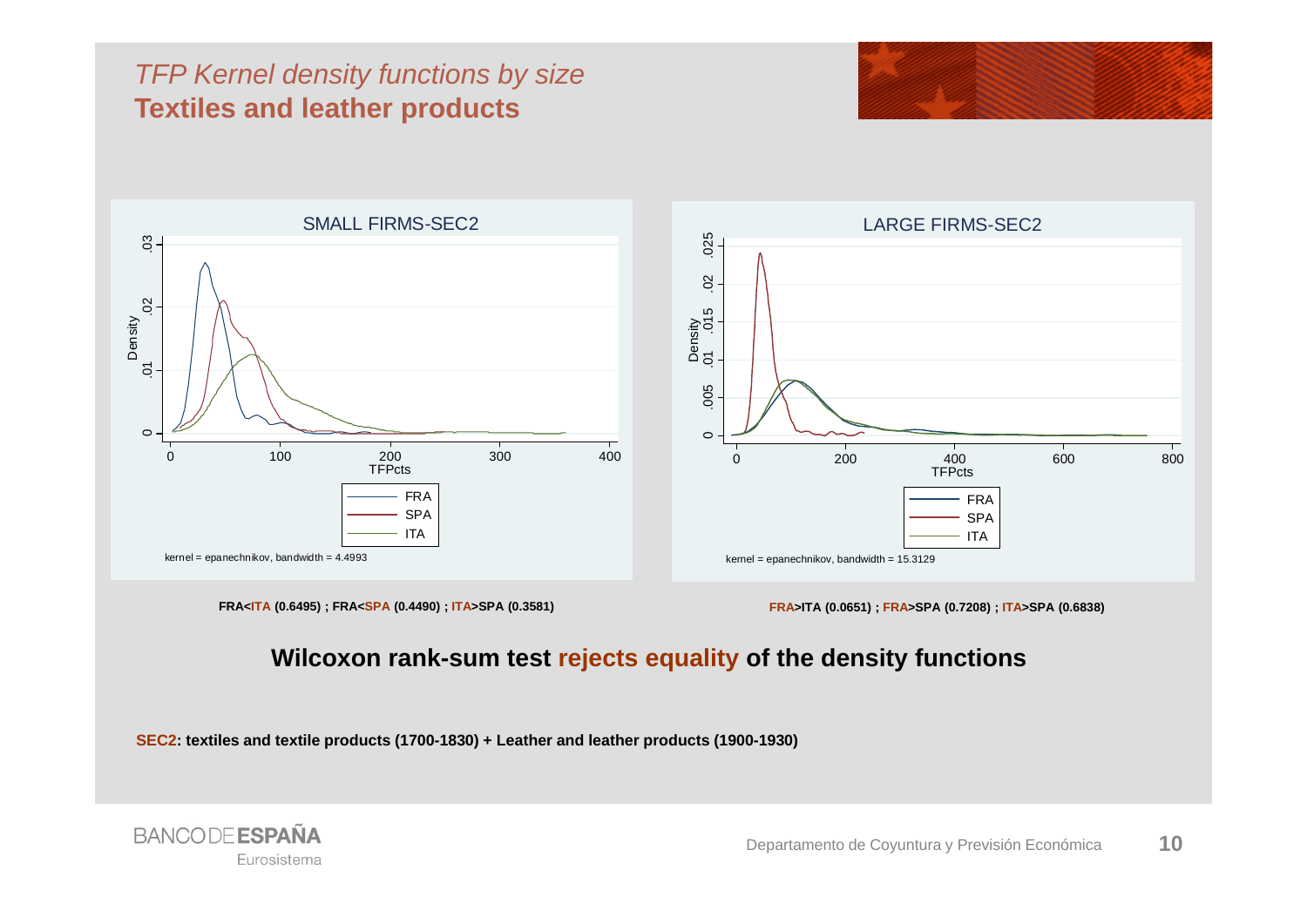## *TFP Kernel density functions by size*  **Wood, Pulp, Paper, publishing and printing**





**FRA>ITA (0.6986) ; FRA>SPA (0.7338) ; ITA>SPA (0.1082) FRA<ITA (0.2669) ; FRA<SPA (0.1418) ; ITA>SPA (0.6838)**

#### **Wilcoxon rank-sum test rejects equality of the density functions**

**SEC3: Wood and wood products (2000-2052)+Pulp, paper and paper products, publishing and printing (2100-2233)+nec (3600-3720)**

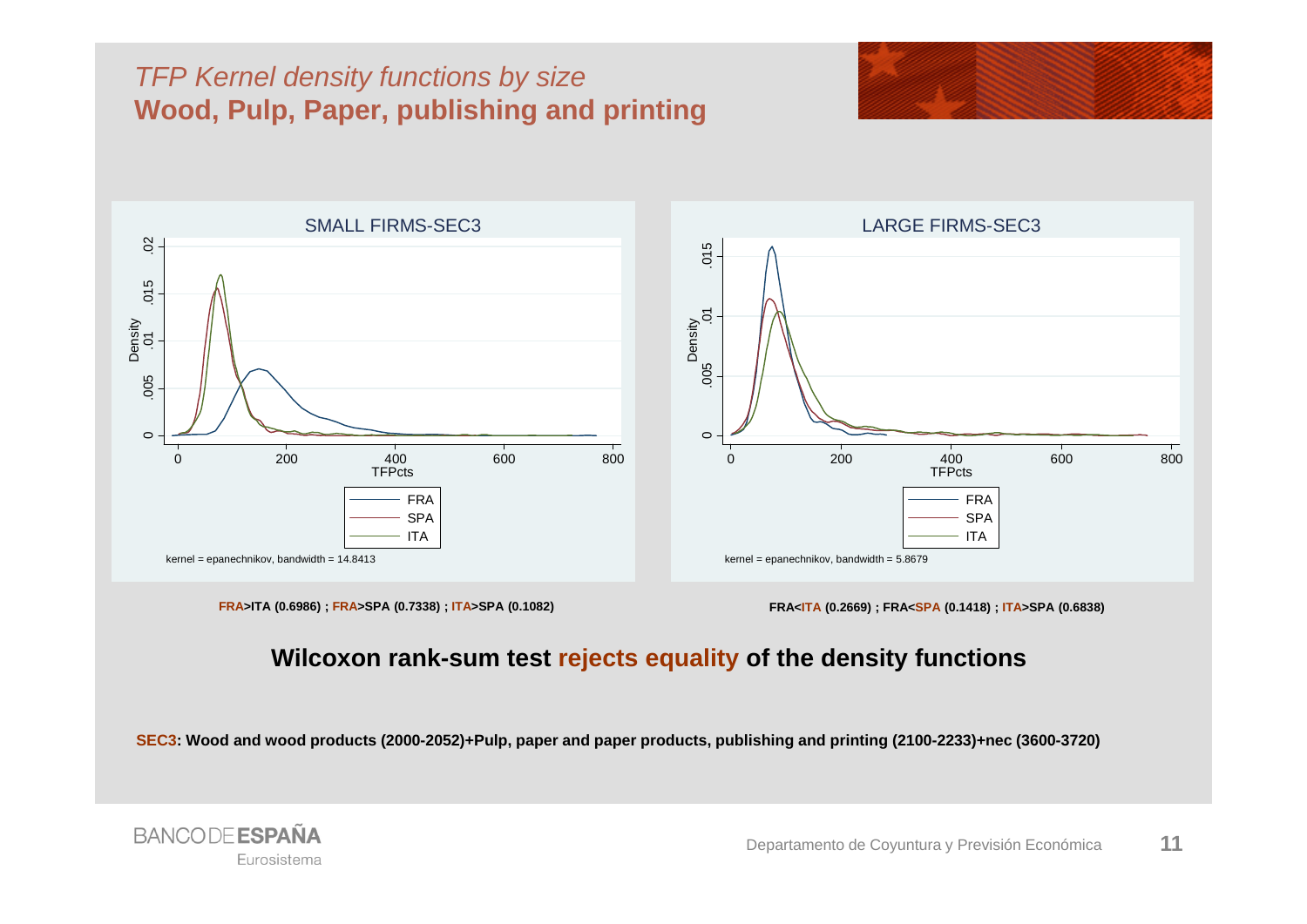## *TFP Kernel density functions by size*  **Coke, refined petroleum, chemicals, rubber and plastics**





FRA<ITA (0.5778); FRA>SPA (0.8846); ITA>SPA (0.9584)

**(0.5778) ; FRA>SPA (0.8846) ; ITA>SPA (0.9584) FRA>ITA (0.7567) ; FRA>SPA (0.3012) ; ITA>SPA (0.8276)**

#### **Wilcoxon rank-sum test rejects equality of the density functions**

**SEC4: Coke, refined petroleum products and nuclear fuel (2300-2330)+chemicals, chemical products and man-made fibres (2400- 2470)+rubber and plastic products (2500-2524)**

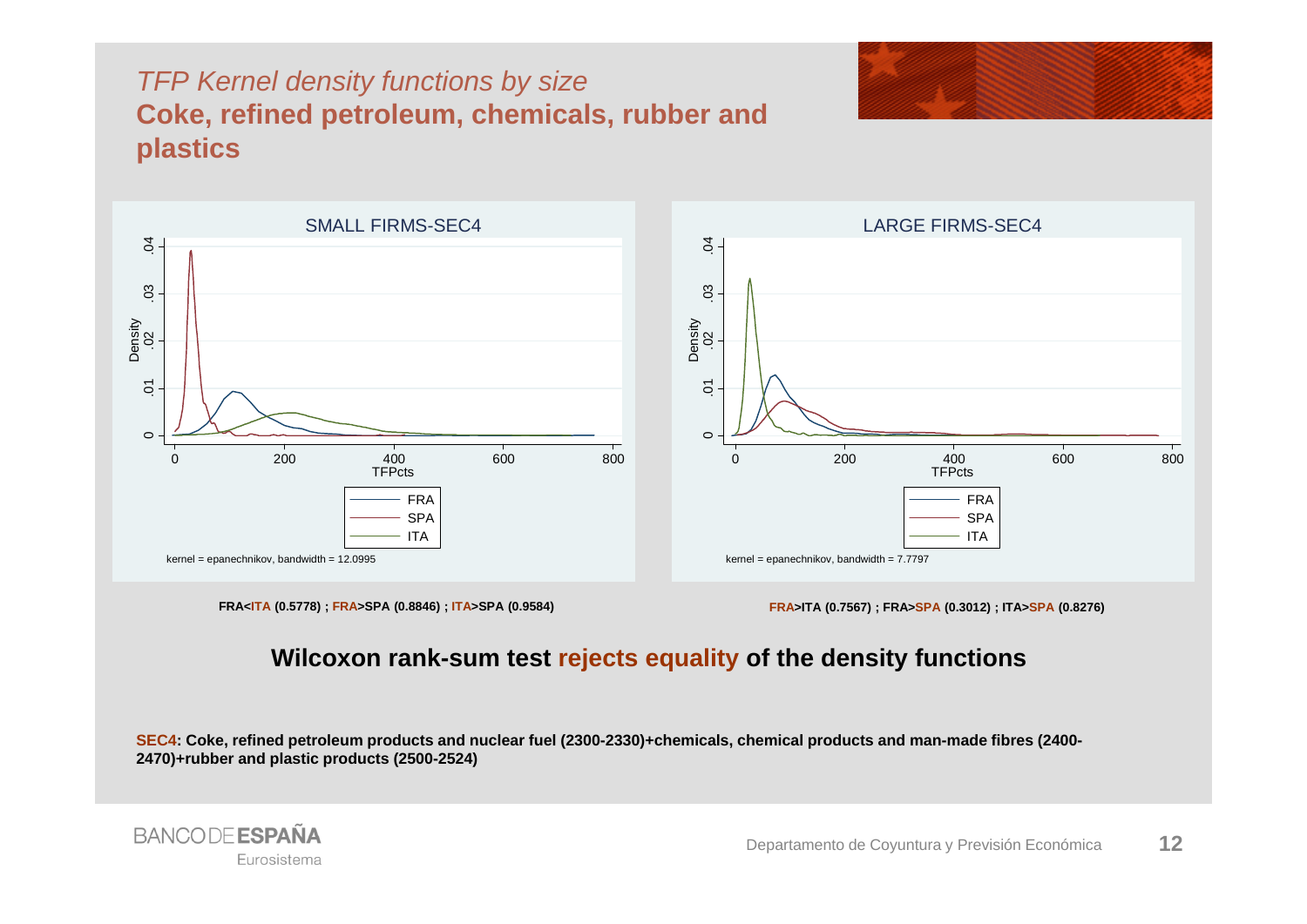## *TFP Kernel density functions by size*  **Metals and other non-metallic products**





**FRA>ITA (0.2515) ; FRA<SPA (0.1474) ; ITA<SPA (0.3277) FRA>ITA (0.4504) ; FRA<SPA (0.2871) ; ITA<SPA (0.5863)**

#### **Wilcoxon rank-sum test rejects equality of the density functions**

**SEC5: Other non metallic mineral products (2600-2682)+basic metals and fabricated metal products (2700-2875)**

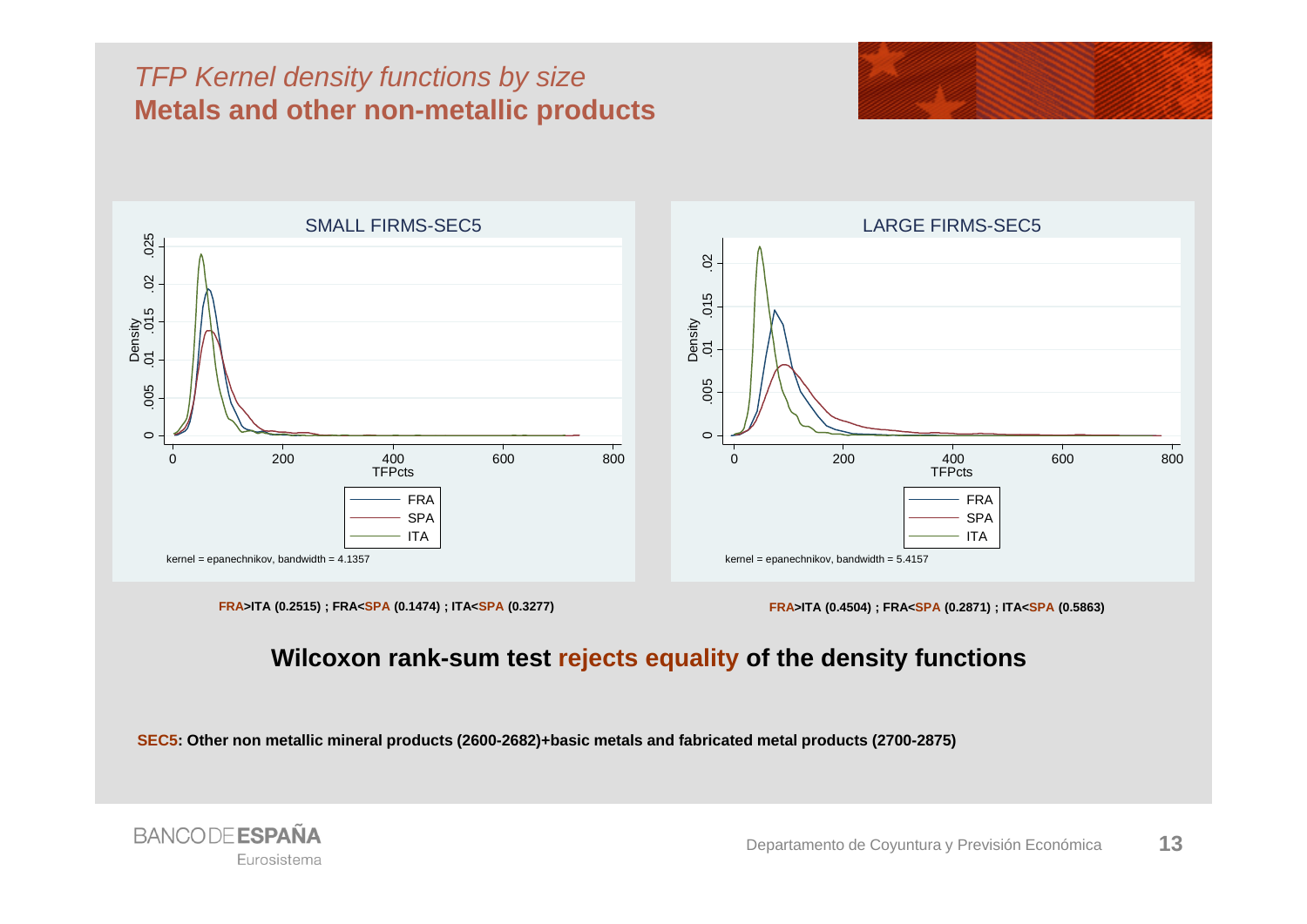## *TFP Kernel density functions by size*  **Machinery, electrical, optical and transport equipment**





**FRA>ITA (0.4727) ; FRA>SPA (0.3885) ; ITA<SPA (0.0995) FRA>ITA (0.2988) ; FRA<SPA (0.6206) ; ITA<SPA (0.7210)**

**BANCODE ESPAÑA** 

Eurosistema

#### **Wilcoxon rank-sum test rejects equality of the density functions**

**SEC6: Machine an equipment nec (2900-2972)+electrical and optical equipment (3000-3350)+transport equipment (3400-3550)**